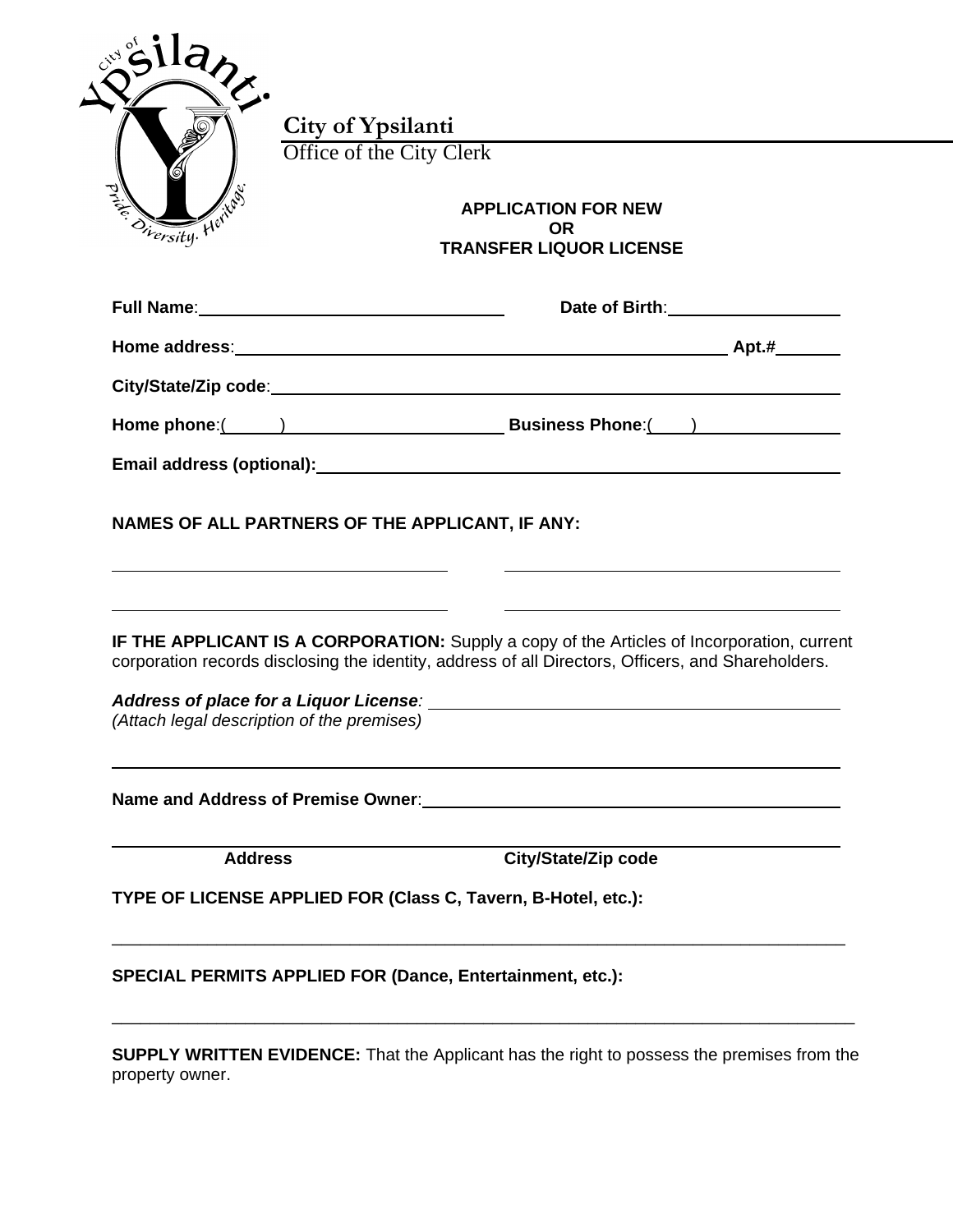**SUPPLY ZONING PERMIT OR CLEARANCE FROM THE ZONING ADMINISTRATOR:** That the location is in compliance with the Zoning Ordinance.

**SUPPLY CERTIFICATE OF OCCUPANCY OR SIMILAR CLEARANCE FROM THE BUILDING OFFICIAL:** That the structure and premises is in compliance with local code provisions. **SUPPLY WRITTEN EVIDENCE FROM THE CITY TREASURER:** That all real and personal property taxes and City utility bills associated with the premises are paid and that all real and personal property taxes and City utility bills in the name of the applicant are paid.

**SUPPLY A WRITTEN STATEMENT:** That the applicant will not violate any laws of the State of Michigan or the ordinances of the City of Ypsilanti in conducting the business where the liquor license will be used and that a violation on the premises may be caused for the City objecting to renewal of the license or requesting revocation of the license.

**SUPPLY A WRITTEN STATEMENT:** That the applicant understands that the City of Ypsilanti has an ordinance prohibiting public nudity, and a violation of the ordinance on the premises where the liquor license is used will be caused for objecting to renewal of the license, or for requesting revocation of the license.

**SUPPLY DOCUMENTATION (REDEVELOPMENT APPLICANTS ONLY):** That the applicant has invested at least \$75,000 for the rehabilitation or restoration of the building over a period of the preceding five years, or documentation that the applicant has or will commit a capital investment of at least \$75,000 that will be expended for rehabilitation or restoration of the building before the license is issued.

My signature acknowledges the following:

- I have read the above application and am submitting this completed application for consideration of a new or transfer liquor license in the City of Ypsilanti.
- I have (either in hardcopy or on line) received a copy of ordinance number 926, (as amended and codified in section 6-31 et sec) and have read and understand the City's ability to request revocation of the license upon violation of the ordinance terms, and/or breach of any agreement with the City.
- Council Approval **DOES NOT** take the place of or avoid any permitting process of the City, including, but not limited to Building, Zoning, Fire, ADA, etc. Significant issues with regards to non-conforming uses may arise after applicant properly submits detailed plans for such construction and/or use permits.
- Redevelopment Applicants:
	- $\circ$  I affirm that I have attempted to purchase an available on-premise escrowed license or quota license within the city, and that one was not readily available as defined in the Liquor Control Code (MCL 436.1521a).
	- $\circ$  I affirm that the premises described above will be a dining, entertainment, or recreation business open at least 5 days per week and open to the general public at least 10 hours a day.
	- $\circ$  I affirm that I have invested \$75,000 in the real property within the last 5 years, or I will invest \$75,000 prior to issuance of the license. This provision may be enforced